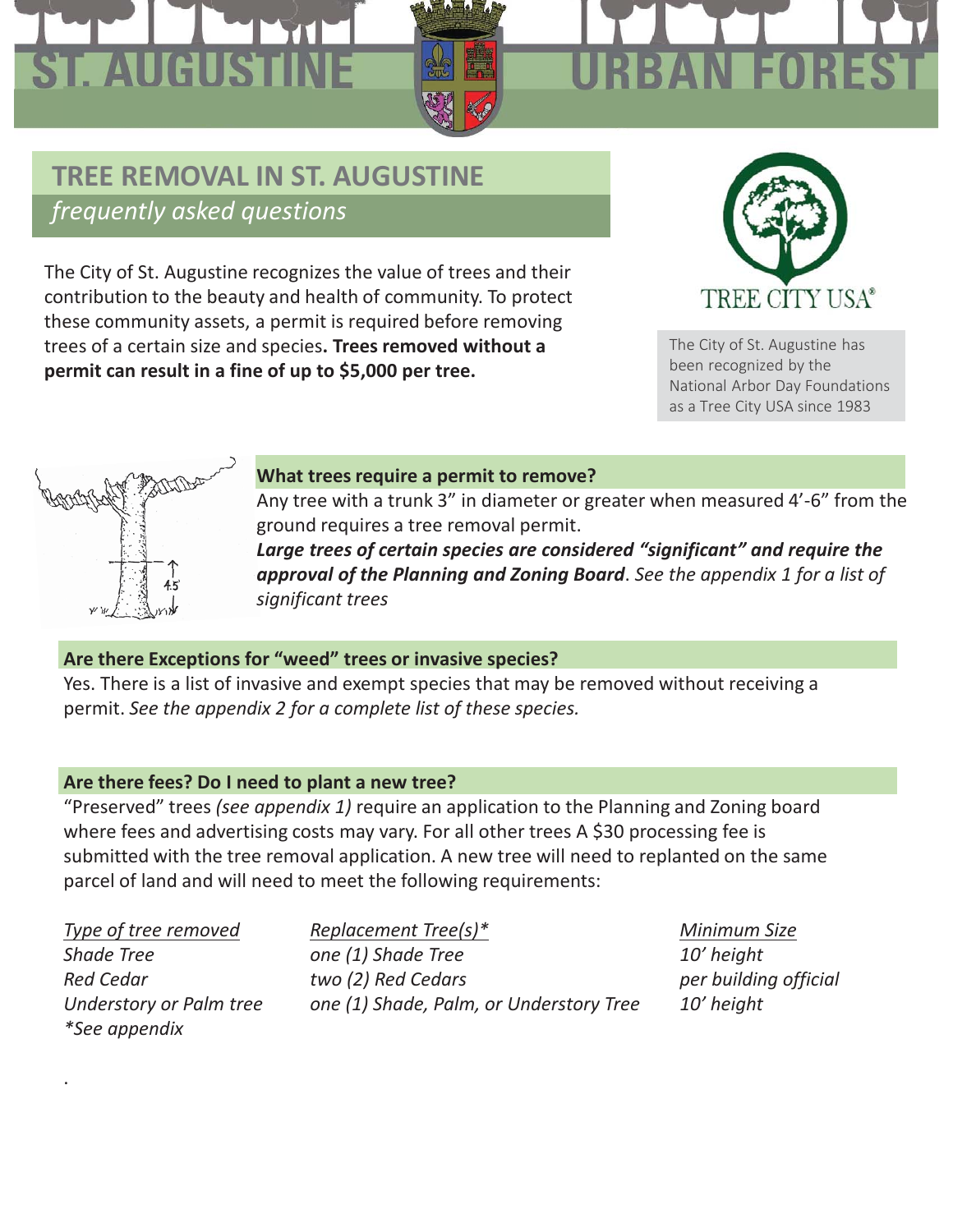### r. Augu tree removal

# process chart

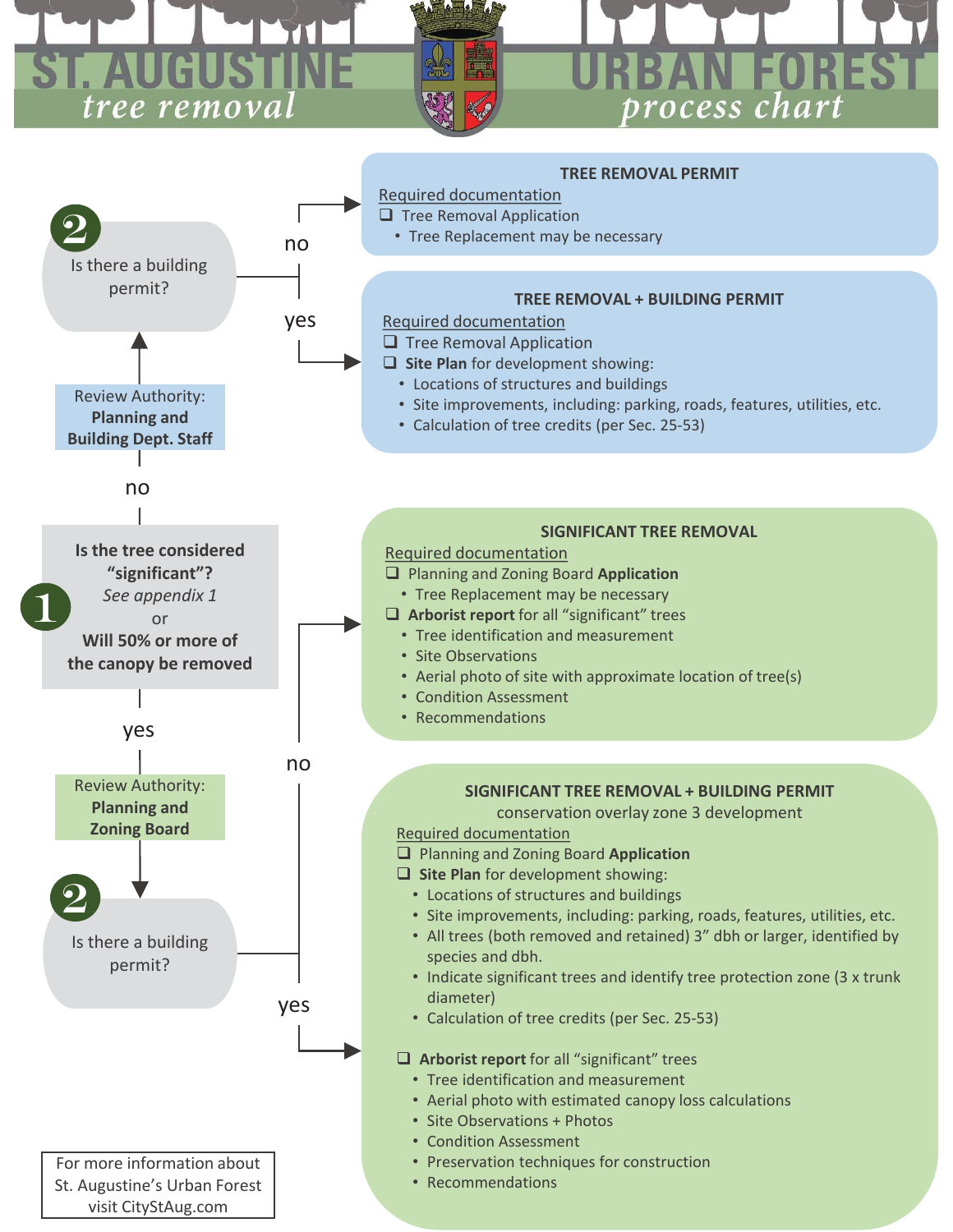

#### **AN FORES** report

#### **City of St. Augustine Arboriculture Report**

*This report is to be completed by an ISA certified arborist to accompany a request for removal of a significant trees as defined in chapter 11 of the City of St. Augustine Development Code. The information described below does not constitute a "hazard inspection" and the inspecting Arborist is responsible for providing additional information, if necessary, regarding the condition of the subject tree(s).*

| <b>ARBORIST INFORMATION</b>                                                                          |                                       |                 |  |
|------------------------------------------------------------------------------------------------------|---------------------------------------|-----------------|--|
|                                                                                                      |                                       |                 |  |
|                                                                                                      |                                       |                 |  |
|                                                                                                      |                                       |                 |  |
|                                                                                                      |                                       |                 |  |
| City ___________________________________State ______________ Zip Code ______________________________ |                                       |                 |  |
| Daytime Telephone_________________________Other Phone __________________________                     |                                       |                 |  |
|                                                                                                      |                                       |                 |  |
| <b>PROPERTY INFORMATION</b>                                                                          |                                       |                 |  |
| STREET ADDRESS _____________                                                                         |                                       |                 |  |
| Legal Description: Lot ________ Block _______________ Subdivision _______________                    |                                       |                 |  |
|                                                                                                      |                                       |                 |  |
|                                                                                                      |                                       |                 |  |
| <b>SCOPE OF WORK &amp; SITE OBSERVATIONS</b>                                                         |                                       |                 |  |
| Provide a short description of the work completed, reason for removal, any targets and the           |                                       |                 |  |
| method(s) of inspection. Include any additional information or explanation on an attached report.    |                                       |                 |  |
|                                                                                                      |                                       |                 |  |
|                                                                                                      |                                       |                 |  |
|                                                                                                      |                                       |                 |  |
|                                                                                                      |                                       |                 |  |
|                                                                                                      |                                       |                 |  |
|                                                                                                      |                                       |                 |  |
|                                                                                                      |                                       |                 |  |
|                                                                                                      |                                       |                 |  |
|                                                                                                      |                                       |                 |  |
|                                                                                                      |                                       |                 |  |
|                                                                                                      |                                       |                 |  |
|                                                                                                      |                                       |                 |  |
|                                                                                                      |                                       |                 |  |
| TREE INVENTORY (attach additional trees on separate sheet)<br><b>Species</b><br><b>Size</b><br>(dbh) | Condition<br>(good, fair, poor, dead) | Recommendations |  |

#### **TREE CONDITION & POTENTIAL TARGETS**

*Provide a short description of defects, hazards or items of concern to the board. Include any additional information or explanation on an attached report.* 

\_\_\_\_\_\_\_\_\_\_\_\_\_\_\_\_\_\_\_\_\_\_\_\_\_\_\_\_\_\_\_\_\_\_\_\_\_\_\_\_\_\_\_\_\_\_\_\_\_\_\_\_\_\_\_\_\_\_\_\_\_\_\_\_\_\_\_\_\_\_\_\_\_ \_\_\_\_\_\_\_\_\_\_\_\_\_\_\_\_\_\_\_\_\_\_\_\_\_\_\_\_\_\_\_\_\_\_\_\_\_\_\_\_\_\_\_\_\_\_\_\_\_\_\_\_\_\_\_\_\_\_\_\_\_\_\_\_\_\_\_\_\_\_\_\_\_ \_\_\_\_\_\_\_\_\_\_\_\_\_\_\_\_\_\_\_\_\_\_\_\_\_\_\_\_\_\_\_\_\_\_\_\_\_\_\_\_\_\_\_\_\_\_\_\_\_\_\_\_\_\_\_\_\_\_\_\_\_\_\_\_\_\_\_\_\_\_\_\_\_

#### **ADDITIONAL REQUIRED MATERIALS**

- Aerial photo of the subject property indicating the approximate location of the tree
- Photo(s) of the subject tree(s)

*Continue onto next sheet if applying for Significant Tree Removal and Building Permit*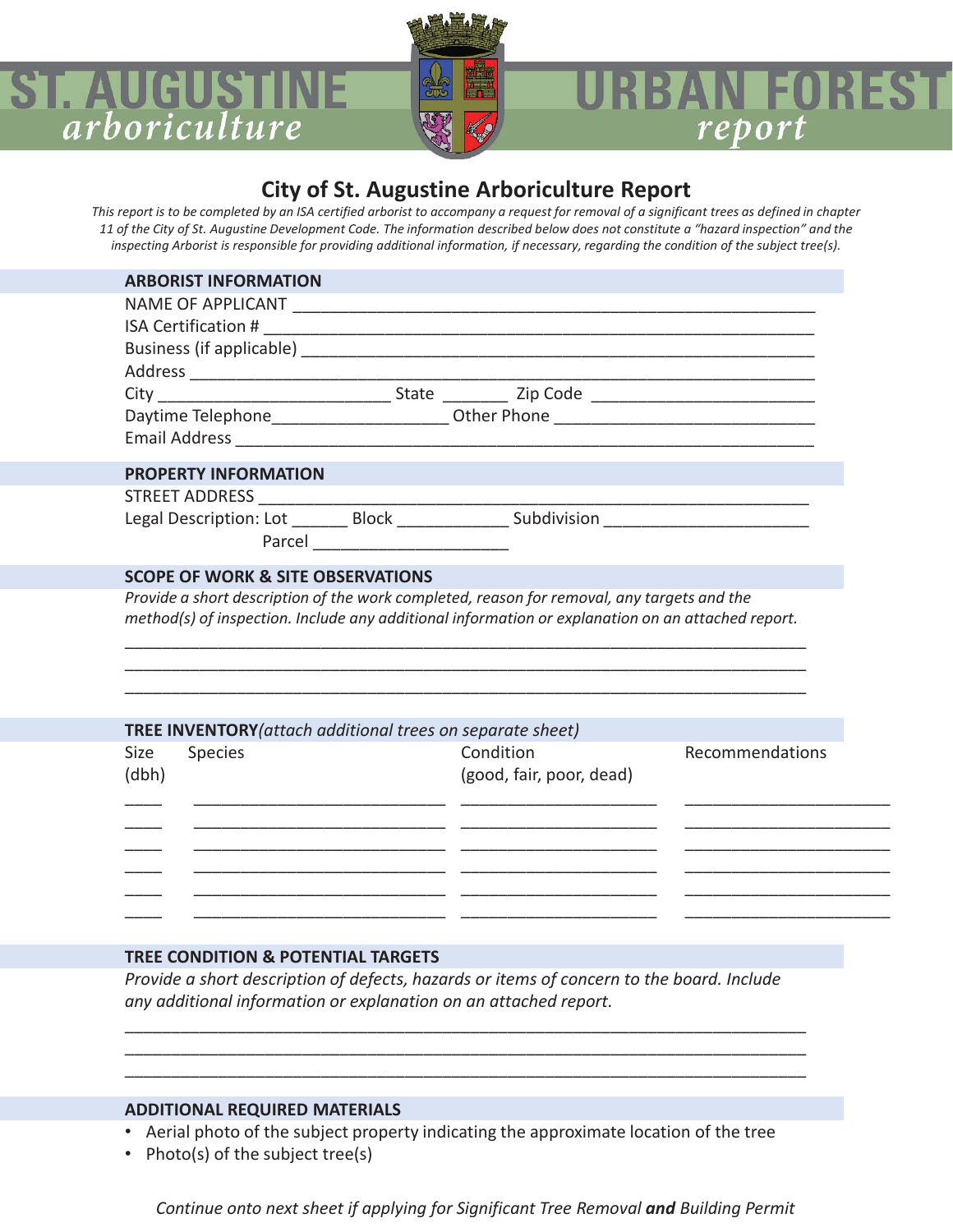

## report

#### **City of St. Augustine Arboriculture Report**

*This below information is to be submitted in conjunction with development plans when the removal of a significant tree is associated with improvements to the property and requires the issuance of a building permit.*

#### **CANOPY COVERAGE ESTIMATE**

Provide an aerial view of the property indicating (a) the location of examined trees, (b) the approximate canopy coverage pre-development and (c) the approximate amount of canopy coverage post-development. Aerial measurements can be taken from the St. Johns County GIS website; www.co-st-johns.fl.us *(attach to application)*

#### **CONSERVATION OVERLAY ZONE DEVELOPMENT CRITERIA**

Provide a response to the seventeen (17) "standards for review" listed in section 11-29 of the City of St. Augustine Land Development code *(attach to application)*

#### **SITE PLAN**

ST. AUGUST

arboriculture

Provide a scaled plan of the property to be developed, showing the locations of all structures and buildings, required yards, required parking, surface drive areas, loading spaces, stacking spaces, planting areas (both bufferyards and interior), dumpsters, exterior mechanical equipment, storm drainage retention areas, and all trees three (3) inches or larger dbh., by species and dbh (both to be removed and to be retained), and any other necessary details required for review.

Indicate "significant" trees to remain by marking them in green and "significant" to be removed by marking them in red. Indicate the tree protection zone (tpz of each "significant" tree at three times the diameter of the tree*.* Indicate the location of all tree barricades or tree protection fencing.

*(attach to application)*

#### **IMPACT ANALYSIS & TREE PRESERVATION**

Describe the impact the proposed development will have on the existing trees and if any consideration or development techniques are proposed to preserve trees on the site. *(attach to application)*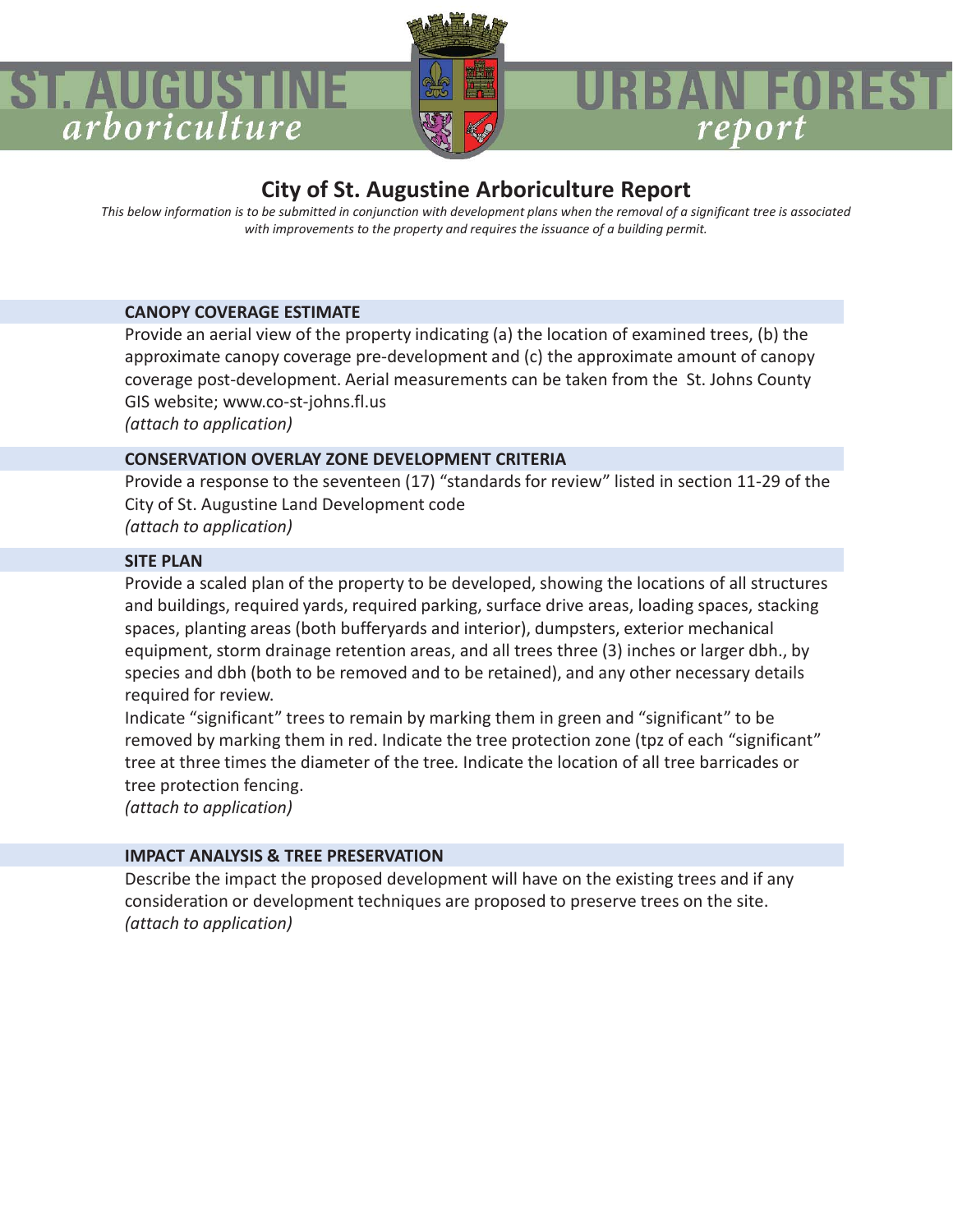#### **Significant Tree Species**

Significant trees are described in the following list (sec. 11-27). Removal of any tree that meets the criteria of this list requires an arborist's report and review by the Planning and Zoning Board (sec. 25-56.c.2)

h

| <b>Scientific Name</b>    | <b>Common Name</b>                 | Min. dbh to<br>Max. dbh |
|---------------------------|------------------------------------|-------------------------|
| Acer rubrum and Acer spp. | maple, red or other maples         | 18                      |
| Betula nigra              | birch, river                       | 24                      |
| Carya glabra              | hickory, pignut                    | 18                      |
| Carya illinoensis         | pecan                              | 18                      |
| Carya tomentosa           | hickory, mockernut                 | 18                      |
| Catalpa binoniodes        | catalpa                            | 18                      |
| Celtis laevigata          | hackberry (sugarbberry)            | 15 to 36                |
| Cercis canadensis         | red bud                            | 10                      |
| Chionanthus virginicus    | fringetree                         | 10                      |
| Fraxinus spp.             | ash                                | 18                      |
| Gordonia lasianthus       | loblolly bay                       | 10                      |
| llex cassine              | holly, dahoon                      | 10                      |
| llex opaca                | holly, American                    | 10                      |
| llex x attenuate          | holly, "East Palatka"              | 10                      |
| Juglans nigra             | walnut, black                      | 18                      |
| Juniperus silicicola      | red cedar, southern                | 8                       |
| Juniperus virginiana      | red cedar, eastern                 | 8                       |
| Lagerstroemia indica      | crape myrtle - single trunk        | 10                      |
| Liquidambar styracilua    | sweetgum                           | 18                      |
| Liriodendron tulipifera   | tulip-poplar                       | 18                      |
| Magnolia grandiflora      | magnolia, southern                 | 18                      |
| Magnolia grandiflora var. | magnolia, southern v. "Little Gem" | 10                      |
| Magnolia virginiana       | magnolia, sweetbay                 | 10                      |
| Nyssa sylvatica           | blackgum, black tupelo             | 18                      |
| Platanus occidentalis     | sycamore                           | 18                      |
| Prunus caroliniana        | cherry laurel                      | 10                      |
| Prunus serotina           | black cherry                       | 18                      |
| Ouercus falcata           | oak, red (southern red oak)        | 18                      |
| Quercus geminate          | oak, sand live                     | 10                      |
| Quercus hemispherica      | oak, laurel                        | 15 to 36                |
| Quercus laevis            | oak, turkey                        | 18                      |
| Ouercus laurifolia        | oak, laurel (swamp)                | 15 to 36                |
| Quercus nigra             | oak, water                         | 15 to 36                |
| Quercus nuttallii         | oak, nuttall                       | 18                      |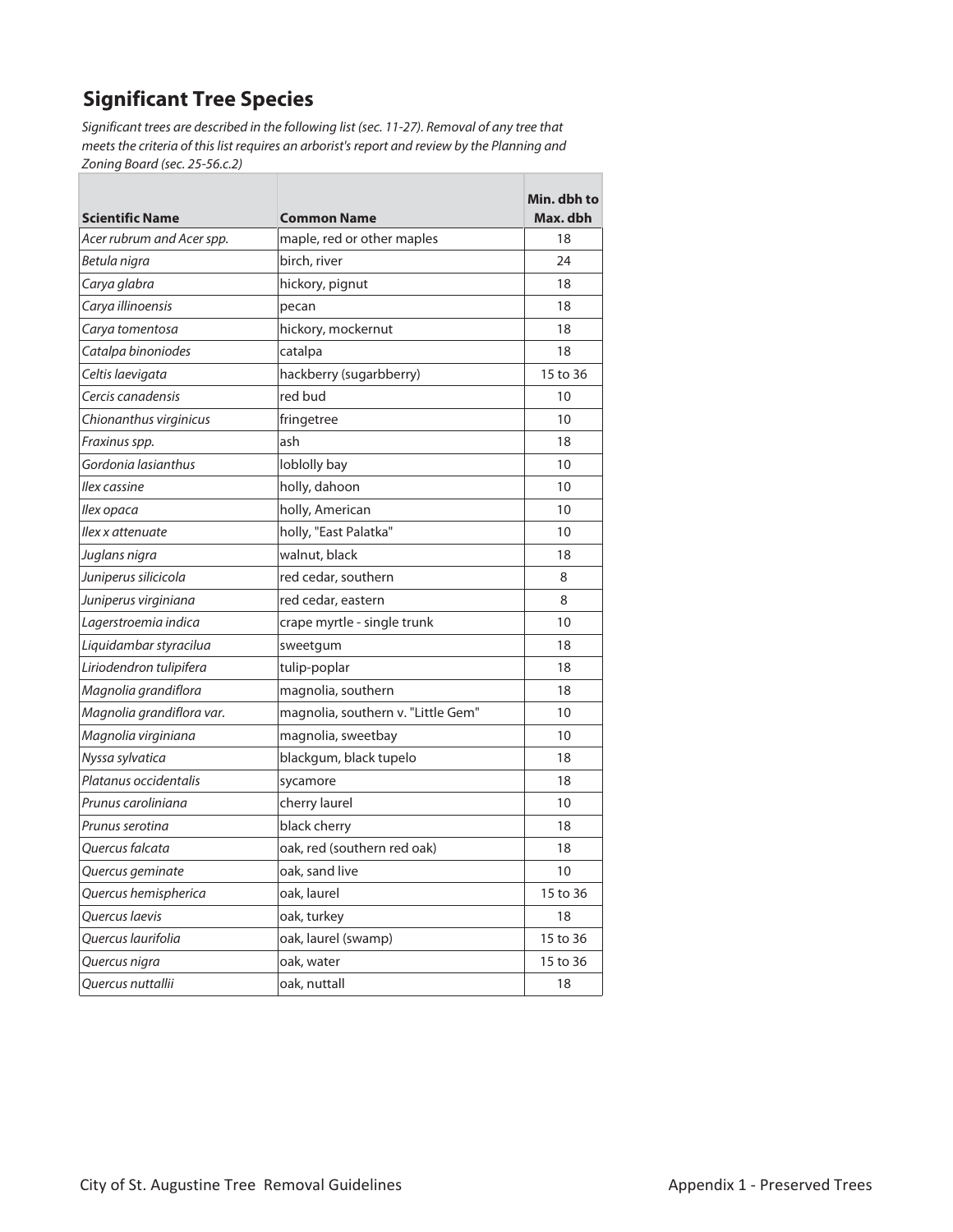#### **Significant Tree Species**

Significant trees are described in the following list (sec. 11-27). Removal of any tree that meets the criteria of this list requires an arborist's report and review by the Planning and Zoning Board (sec. 25-56.c.2)

h

| <b>Scientific Name</b> | <b>Common Name</b>            | Min. dbh to<br>Max. dbh |
|------------------------|-------------------------------|-------------------------|
|                        |                               |                         |
| Quercus phellos        | oak, willow                   | 18                      |
| Ouercus shumardii      | oak, shumard                  | 18                      |
| Quercus spp.           | oak, other unlisted species   | 18                      |
| Ouercus stellata       | oak, post                     | 18                      |
| Quercus virginiana     | oak, live (southern live oak) | 18                      |
| Taxodium distichum     | cypress, bald (pond cypress)  | 10                      |
| Ulmus alata            | elm, winged                   | 10                      |
| Ulmus Americana        | elm, American                 | 18                      |
| Ulmus parvifolia       | elm, drake                    | 10                      |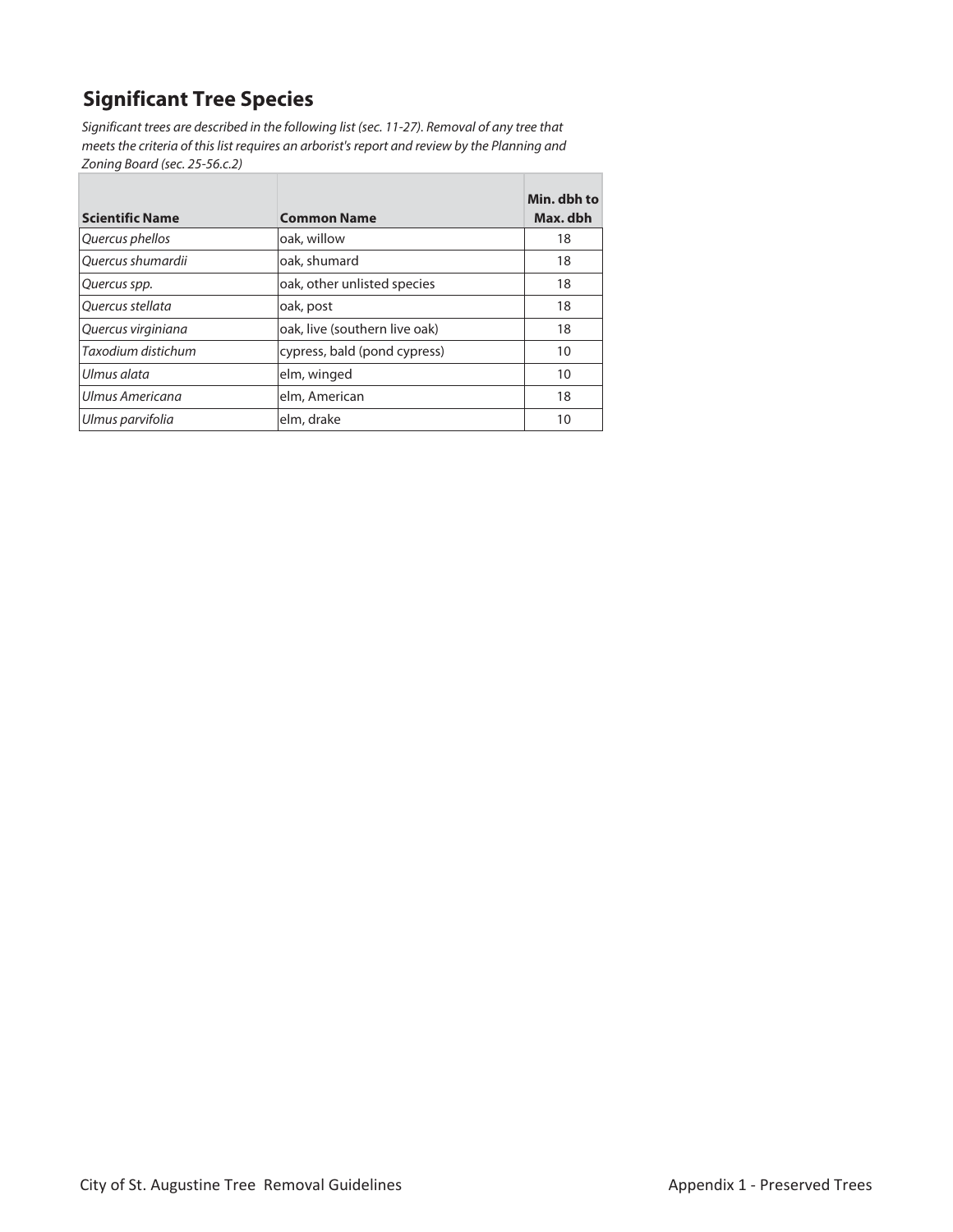#### **Exempt Tree Species**

Exempt trees are described in the following list (sec. 25-52) and may be removed without a permit.

| <b>Scientific Name</b>   | <b>Common Name</b>         |
|--------------------------|----------------------------|
| Malus spp.               | apple                      |
| Citrus spp.              | citrus                     |
| Esucalyptus spp.         | eucalyptus                 |
| Enterolobium cyclocarpum | ear tree                   |
| Koelreuteria paniculata  | golden raintree            |
| Parinsonia aculeate      | jerusalem thorn            |
| Cupressocypari leylandii | leyland cypress            |
| Eriobotrya japonica      | loquat                     |
| Nerium oleander          | oleander                   |
| Bauhinia spp.            | orchid tree                |
| Prunus persica           | peach/nectarine            |
| Photinia x fraseri       | photinia, red tip, red top |
| Prunus angustifolia      | plum                       |
| Pyrus spp.               | pear                       |
| Dispyros virginiana      | persimmon                  |
| Coccoloba unifera        | sea grape                  |
| Grevillea robusta        | silk oak                   |
| Ailanthus altissima      | tree of heaven             |
| Myrica cerifera          | wax myrtle                 |
| Salix Babylonica         | weeping willow             |
| Cornus Florida           | dogwood                    |

#### **Invasive Tree Species**

Invasive trees are described in the following list (sec. 25-52) and may be removed without a permit. It is unlawful to plant any invasive species (sec. 25- 53.c.9)

| <b>Scientific Name</b>  | <b>Common Name</b>           |
|-------------------------|------------------------------|
| Casuarinas spp.         | australian pine              |
| Bauhinia variegate      | orchid tree                  |
| Shinus terebinthefolius | brazilian pepper             |
| Cinnamomum camphora     | camphor tree                 |
| Melia azerdach          | chinaberry                   |
| Sapium sebiferum        | chinese tallow, popcorn tree |
| Malaleuca leucadendion  | mallaleuca, punk tree        |
| Albizia lebbeck         | woman's tongue, singer tree  |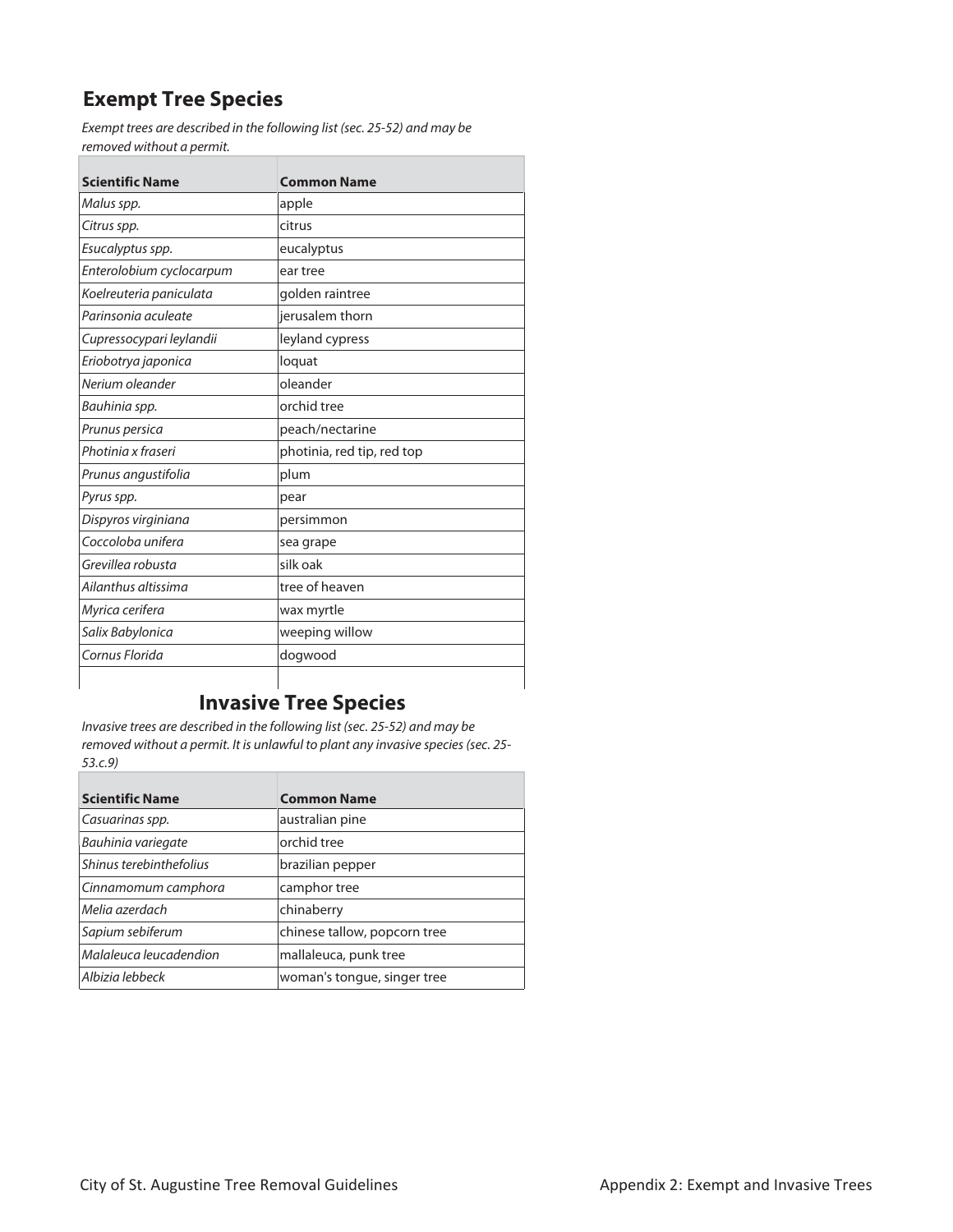#### **Approved Replacement Tree Species**

This list of tree species are approved species that may be planted as part of a landscap plan or as replacement for removed trees. Additional species may be allowed following review of City Staff.

#### **SHADE TREES**

|                                 |                     | <b>Mature</b> |                          |
|---------------------------------|---------------------|---------------|--------------------------|
| <b>Scientific Name</b>          | <b>Common Name</b>  |               | <b>Height Tree Shape</b> |
| Acer floridanum                 | Florida sugar maple | 30'           | round                    |
| Acer rubrum                     | Red maple           | 65'           | round                    |
| Acer saccharum                  | Silver maple        | 50'           | round                    |
| Betula nigra                    | River birch         | 65'           | round                    |
| Carya glabra                    | Pignut hickory      | 55'           | upright                  |
| Celtis laevigata                | Sugarberry          | 55'           | vase                     |
| Diospyros virginiana            | Persimmon           | 50'           | round                    |
| Gordonia lasianthumus           | Loblolly Bay        | 50'           | upright                  |
| Ilex x attenuata 'East Palatka' | East Palatka Holly  | 35'           | upright                  |
| llex cassine                    | Dahoon holly        | 35'           | upright                  |
| Ilex opaca                      | American holly      | 35'           | upright                  |
| Juniperus silicicola            | Southern Red Cedar  | 35'           | spreading                |
| Juniperus virginiana            | Eastern red cedar   | 35'           | round                    |
| Liquidambar styraciflua         | Sweetgum            | 80'           | upright                  |
| Liriodendron tulipfera          | Tulip tree          | 90'           | round                    |
| Magnolia grandiflora            | Southern magnolia   | 70'           | pyramidal                |
| Magnolia virginiana             | Sweetbay            | 60'           | round                    |
| Pinus elliottii                 | Slash Pine          | 85'           | upright                  |
| Pinus palustris                 | Longleaf pine       | 70'           | upright                  |
| Pinus taeda                     | Loblolly pine       | 85'           | upright                  |
| Platanus occidentalis           | Sycamore            | 100'          | upright                  |
| Prunus caroliniana              | Cherry laurel       | 30'           | round                    |
| Ouercus Iaevis                  | Turkey oak          | 50'           | round                    |
| Ouercus michauxii               | Swamp chestnut oak  | 70'           | round                    |
| Quercus shumardii               | Shumard oak         | 80'           | round                    |
| Quercus virginiana              | Live oak            | 60'           | spreading                |
| Taxodium distichum              | <b>Bald cypress</b> | 60'           | pyramidal                |
| Tilia caroliniana               | Carolina basswood   | 30'           | round                    |
| Tilia floridana                 | Florida basswood    | 50'           | round                    |
| Ulmus alata                     | Winged elm          | 50'           | vase                     |
| Ulmus parvifolia                | Lacebark Elm        | 40'           | vase                     |